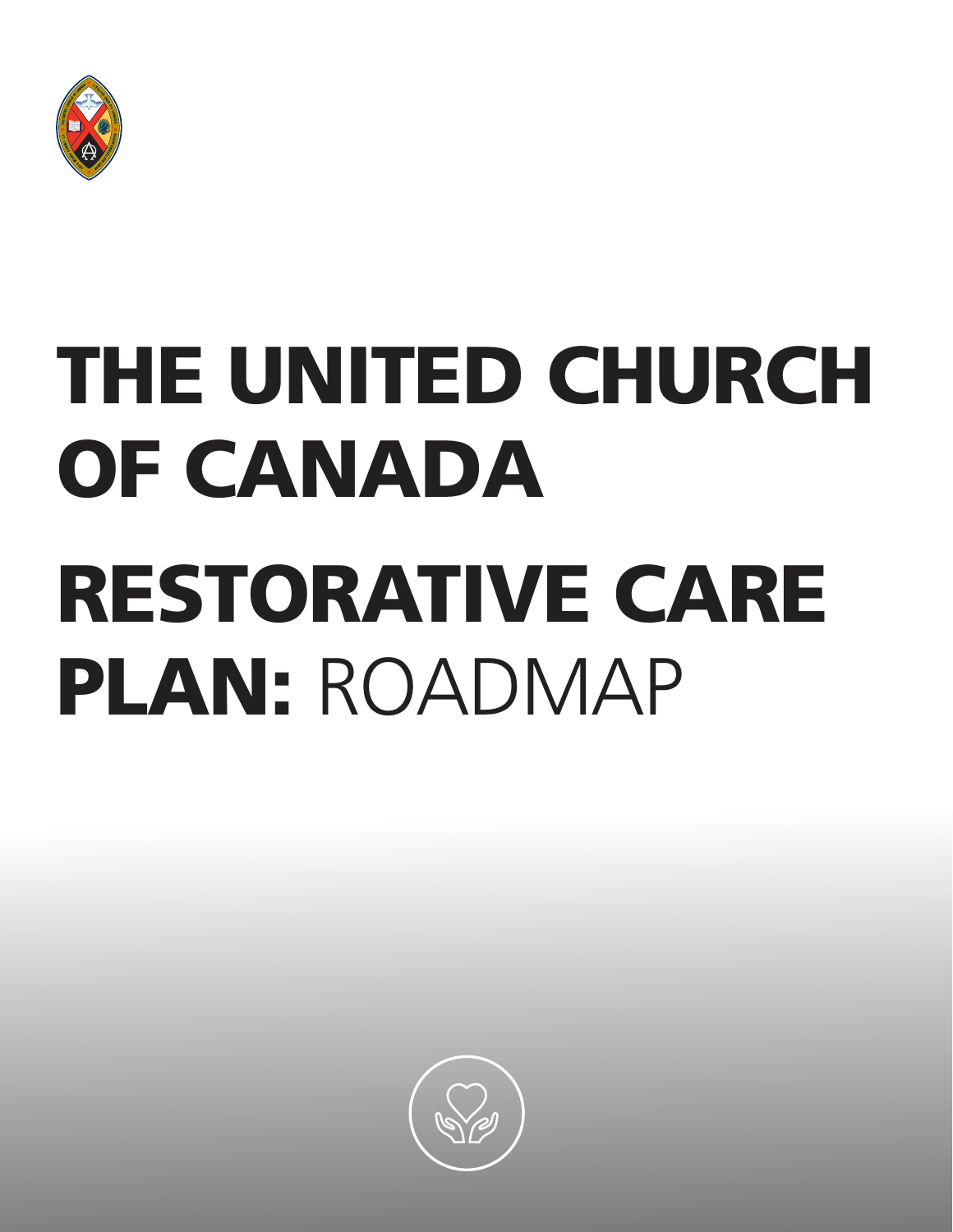# THE UNITED CHURCH OF CANADA RESTORATIVE CARE PLAN

### **Theological statement**

*If one member suffers, all suffer together with it; if one member is honored, all rejoice together with it. Now you are the body of Christ and individually members of it.*

1 Corinthians 12:26-27 (NRSV)

As Christ cared for and restored the lives of those around him, so too the church seeks to embody a spirit of healing and rehabilitation for those faced with life's challenges.

When illness or injury arises for our Ministry Personnel/Employees, it can affect their ability to fulfill the work of their calling. The Restorative Care Plan (RCP) is how the whole church, the body, seeks to support the individual member in restoring health and assist the community of faith/employer in continuing to provide salary and benefits.

### **How to use this document**

This document will tell you what to do if

- you must leave work for longer than two weeks due to an illness or injury, or
- you are responsible for supporting someone employed in your community of faith or office who is absent from work due to an illness or injury as detailed above

### **About the Restorative Care Plan**

The goal of the RCP is to support individuals during an illness or injury while they recover and prepare to return to their work safely. The RCP lasts six months. If Ministry Personnel or an Employee is away from work for longer than six months, they may be eligible for a transition to the long-term disability (LTD) plan.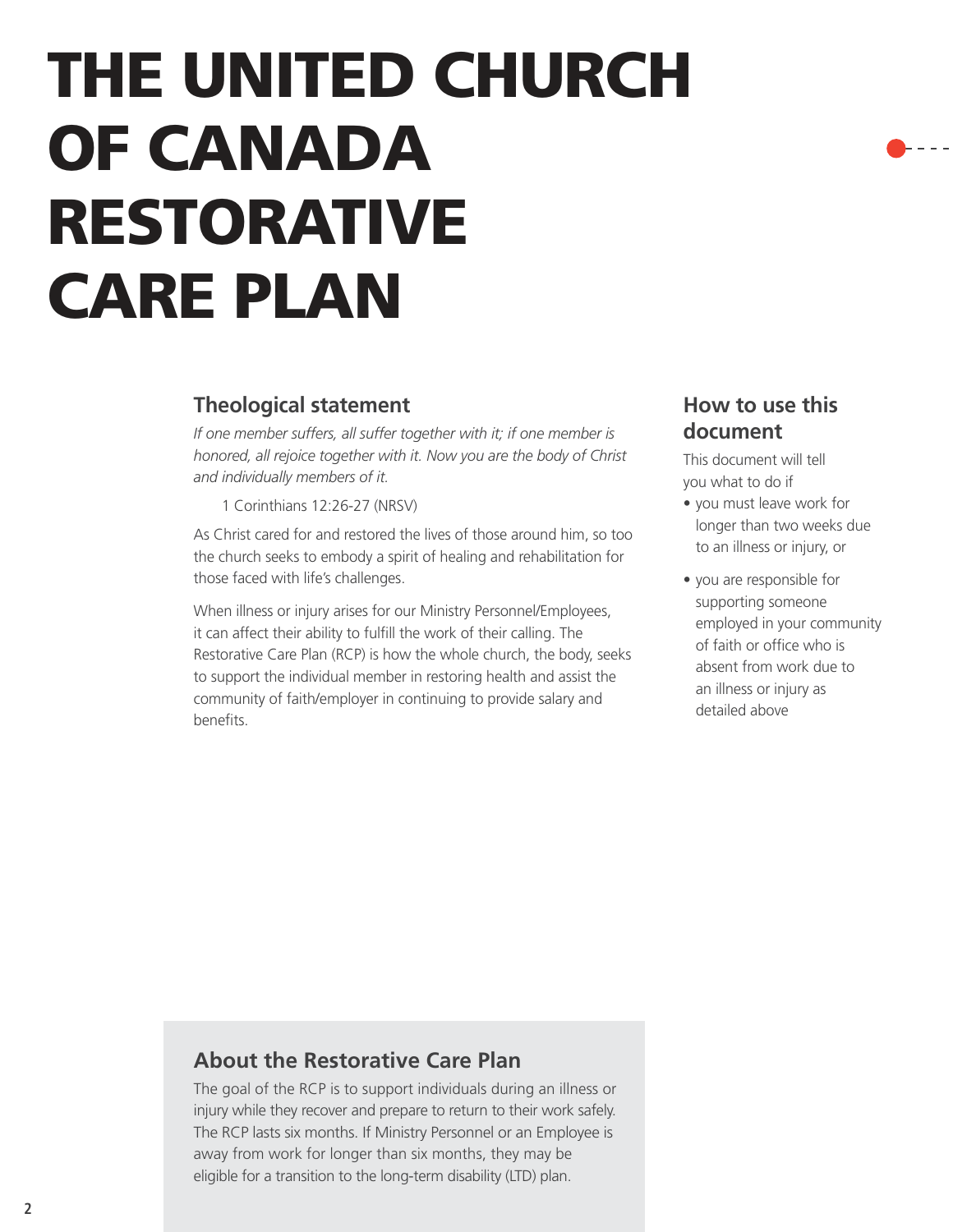#### **What support does the RCP offer?**

The RCP involves several groups to ensure Ministry Personnel/Employees who must leave work are properly supported from an emotional, a functional, and an administrative perspective.

| <b>Groups</b>                                                                                                      | <b>Support role</b>                                                                                                                                                                                                                                                         |
|--------------------------------------------------------------------------------------------------------------------|-----------------------------------------------------------------------------------------------------------------------------------------------------------------------------------------------------------------------------------------------------------------------------|
| The Employer (community of faith,<br>regional council, General Council Office,<br>or other participating employer) | Provides ongoing support for Ministry Personnel/Employees through<br>salary continuance, staying in contact and maintaining their work in<br>their absence.                                                                                                                 |
| The Restorative Care service provider<br>(Morneau Shepell)                                                         | Oversees all aspects of the Ministry Personnel/Employee's time away<br>from work. This includes maintaining contact during their absence,<br>ensuring treatment, and cooperatively defining a return to work plan.                                                          |
| • Ministry and Employment Unit (M&E)<br>• Regional council<br>• Regional council staff                             | Ensures that the Ministry Personnel/Employee is properly supported<br>before and/or during their absence (i.e., provides the necessary forms,<br>provides payment in a timely manner, keeps in contact). Each group has<br>a role to play and has defined responsibilities. |
|                                                                                                                    |                                                                                                                                                                                                                                                                             |

#### **What does the plan pay if you leave work due to illness or injury?**

If you leave work due to illness or injury, and your absence is medically supported, your Employer will continue paying your full salary. If you are a Ministry Personnel, there will be changes to how your travel allowance is calculated.

Your Employer is eligible to receive reimbursement from the RCP if your medical absence exceeds two weeks and the medical information provided to Morneau Shepell supports the absence. This is why it's important to submit your claim in a timely manner. Payments end if you return to work full-time or if your absence lasts longer than six months (i.e., you must apply for long-term disability), whichever is earlier.

The RCP understands that a transition back to work may take some time. If you return to work part-time, payments will continue until

- you're able to work at least 50% of the hours worked before your leave, and
- you can fulfill a significant number of your previous duties within the six-month RCP period

Your Employer will continue to pay you your salary including housing (where applicable) while you are on leave. The RCP will reimburse your Employer 85% of your pre-disability Pensionable Earnings (**note for communities of faith only:** for Ministry Personnel, 85% of comprehensive salary is reimbursed). Only salary increases effective before your absence are eligible for RCP reimbursement. If your medical absence is not supported or your absence will last more than six months, your Employer may, with notice, place you on leave without pay. To qualify for benefits under the RCP, your absence must be medically supported. This requires a confirmed medical diagnosis with appropriate clinical and objective findings, certified by a physician.

#### **Who is eligible?**

All active Ministry Personnel/Employees are eligible for the RCP, provided they

- are under the age of 71
- are not receiving a pension from The United Church of Canada
- work 14 hours or more weekly, and
- participate in The United Church of Canada's group benefits plan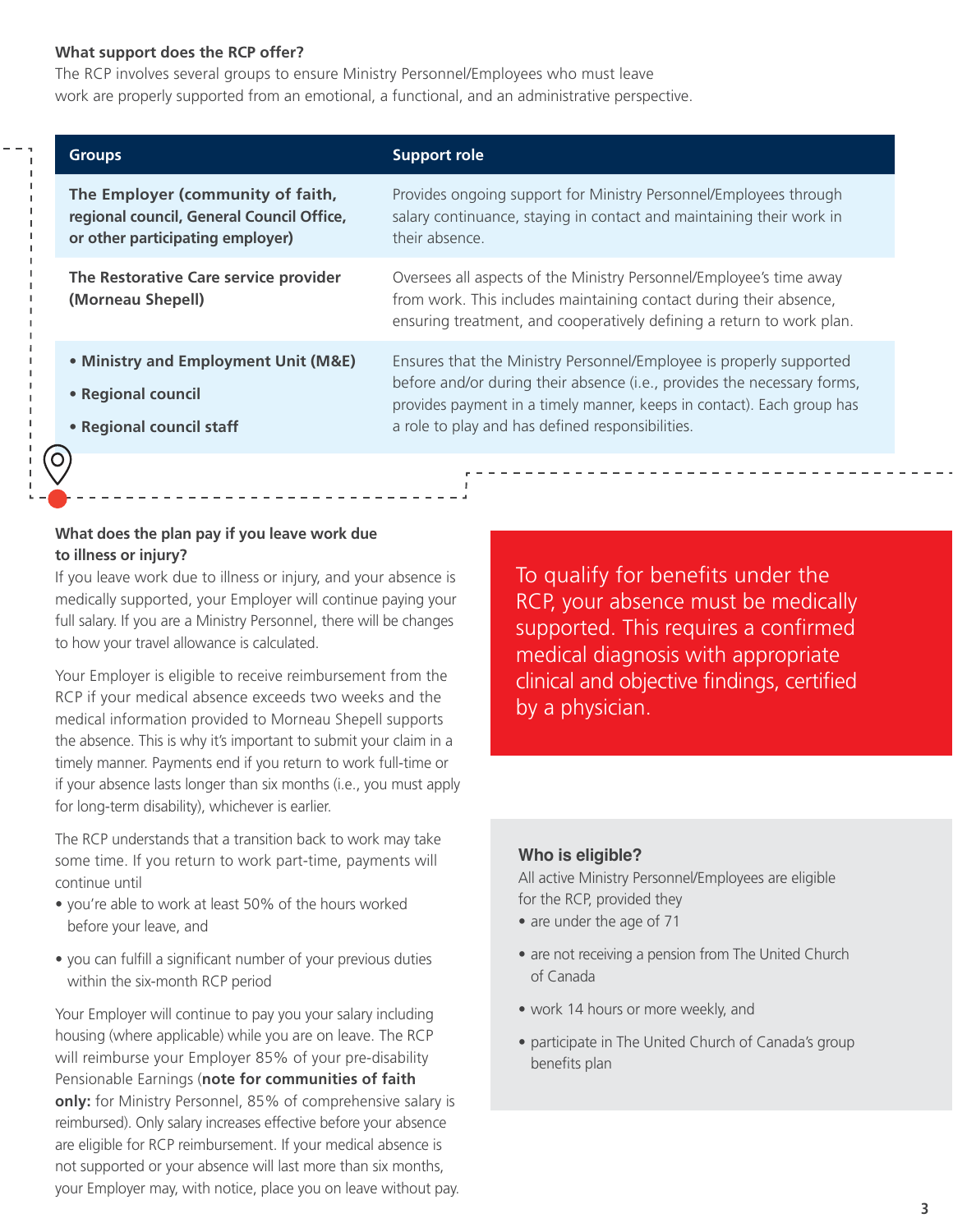# THE RESTORATIVE CARE PLAN ROADMAP

to understand what you need to do.

# WHAT TO DO IF YOU BECOME ILL OR INJURED



You file a claim and provide supporting medical information to Morneau Shepell

# **Responsibility of Ministry Personnel/Employees**

You are responsible for filing your claim in a timely manner and contacting certain people or groups about your medical absence, as described below.

# **How to file a claim**

You should file a claim if you expect a significant medical absence (i.e., more than two weeks). A claim is not required for medical absences that are not expected to exceed two weeks, such as a bout of the flu, a common cold, or even a scheduled minor surgery. However, when in doubt, it is better to begin the process. Remember, the earlier a claim is reported, the sooner you can start receiving the appropriate medical care and support.

To file a claim, complete and send the **Medical Absence Report** (with a physician's note) to the Disability team at the General Council Office (GCO). Here's where you can get a copy:

- For Ministry Personnel: available from your regional council staff or Disability team at GCO
- For Employees: available from the Disability team at GCO

# **Who can file your claim**

**If you are a Ministry Personnel**, you or your spouse, family member, friend, regional council staff, or community of faith/ Employer representing you can file an RCP claim.

**If you are a Lay Employee**, you or your spouse, family member, friend, advocate, or community of faith/Employer/ General Council Office representing you can file an RCP claim.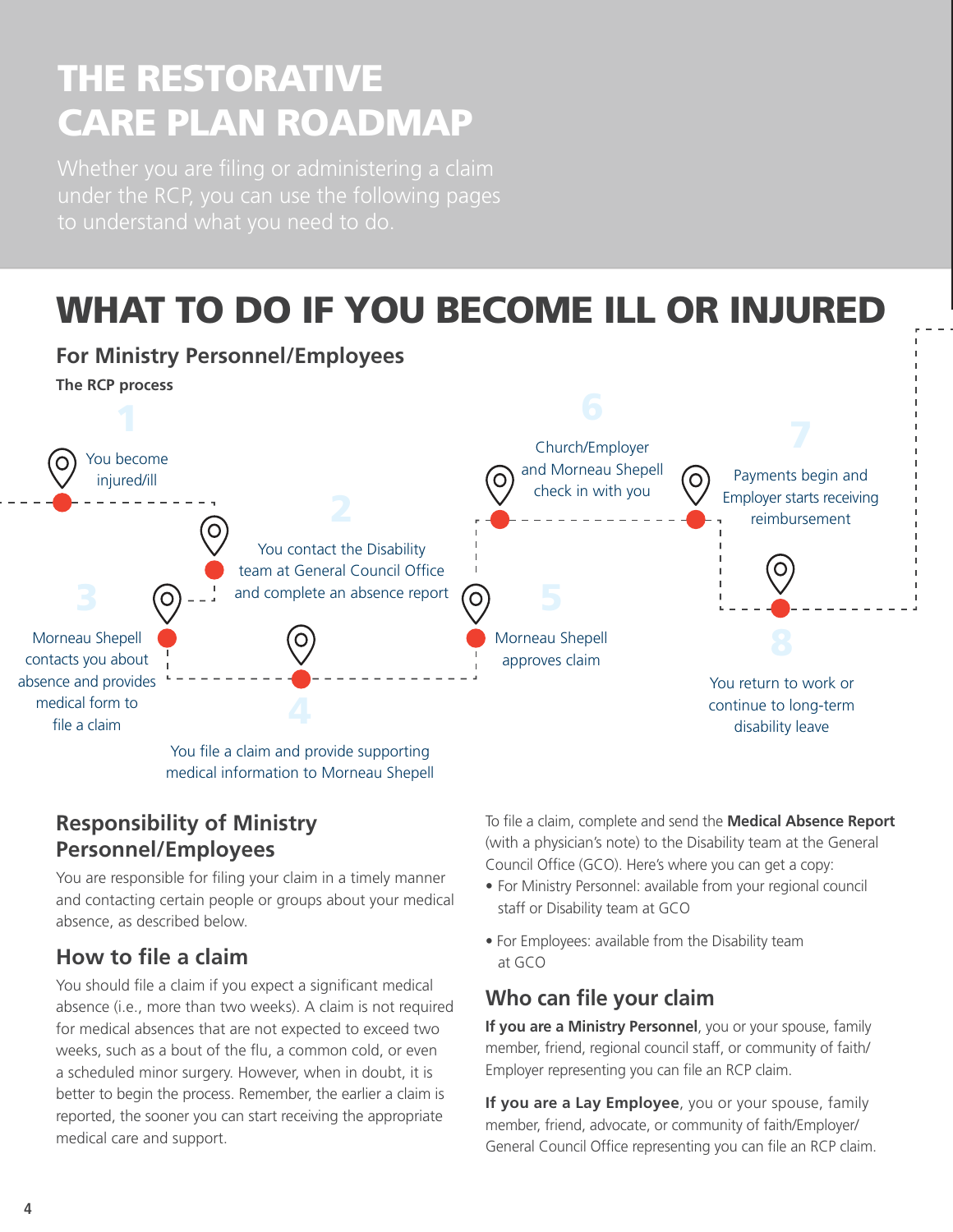

#### **What happens next?**

Once you have filed a claim, the Disability team will contact Morneau Shepell, who will request medical information from you to determine whether your absence is medically supported. Once approved, reimbursements to your Employer are made on the first of each month.

#### **What happens if you return to work and disability recurs?**

If you return to work before the end of the six-month RCP period and then become disabled for the same reason within 90 days, your RCP claim will be reinstated for the remainder of the six-month period. Otherwise, the claim will be considered a new RCP claim. In either case, contact the Disability team at GCO.

### **Additional to-dos**

In addition to submitting the necessary forms, you must do the following:

- Provide any follow-up medical documentation as requested by Morneau Shepell.
- Contact the following groups about your expected medical absence:
	- > the pastoral charge Ministry and Personnel Committee
	- > the regional council staff (Ministry Personnel only)
	- > the supervisor or manager at GCO or the regional council office (GCO/regional council Employees only)
	- > your Employer (Employees of Organizational and Conditional Employers only)
- Contact the appropriate group (see above) if your medical absence is likely to last longer than two weeks. There is no need to wait until the two weeks have passed.
- Work with Morneau Shepell to develop a plan to help you return to health and work. Investigation is not the purpose.
- Get medical treatment and follow your treatment plan.
- Return to work once your physician believes you are ready, or file for long-term disability (see page 10) if you expect to be away beyond the six-month RCP period.
- Complete the necessary paperwork if you choose to file a long-term disability claim.
- It may also be helpful to have a family member or friend act as an advocate, who performs a supportive and pastoral role to care for you. **5**

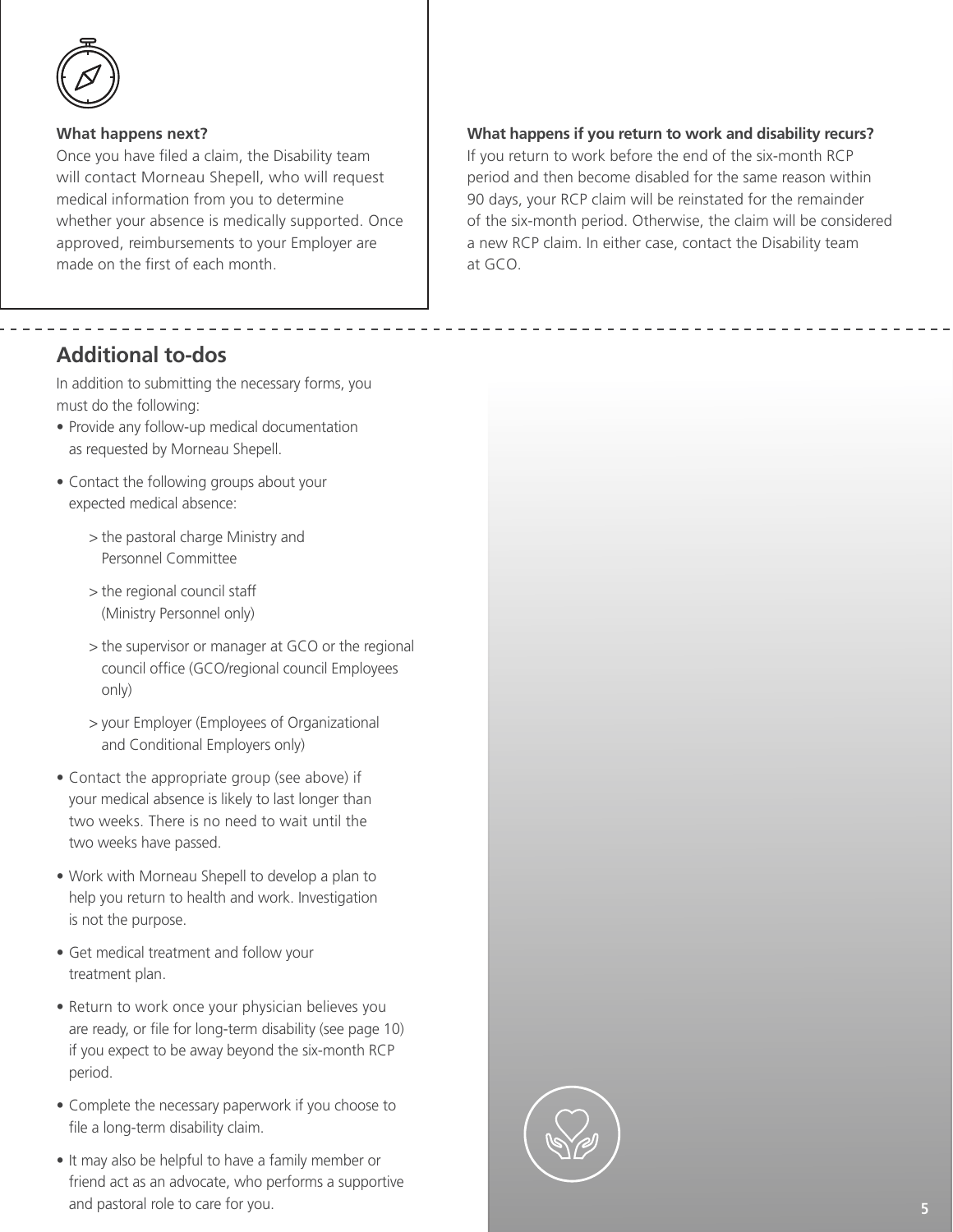# WHAT TO DO IF MINISTRY PERSONNEL/ EMPLOYEE FILES A CLAIM

**For the Employer (Community of Faith, Regional Council, General Council Office, or Other Participating Employer) The RCP process**



# **Responsibility of the Employer**

The Employer is responsible for paying Ministry Personnel/Employees their salary during their leave. In addition, the Employer is responsible for maintaining contact with the Ministry Personnel/Employee and continuing the Ministry Personnel's/Employee's work during their absence.

### **What you need to do**

- Receive approval from Morneau Shepell that the absence is medically supported. The Disability team will forward the Certification of Payment and Reimbursement form.
- Complete and return the **Certification of Payment and Reimbursement** form to the Disability team at the General Council Office as soon as possible once Morneau Shepell approves the claim. **Payments cannot begin until the Disability team receives this form.**
- Work with Morneau Shepell to provide adaptive devices or resources that will allow the Ministry Personnel/Employee to return to work (where possible).
- **Community of faith:** Maintain relationship with the Ministry Personnel and keep in contact with the regional council. Strive toward a return to work (if possible) that aligns with the RCP's goals.
- **Employer:** Maintain relationship with Employee and keep in contact with Managers/Supervisors and HR. Strive toward a return to work (if possible) that aligns with the RCP's goals.
- **Community of faith:** Continue to undertake the work of the church and meet its missions and goals in the Ministry Personnel's absence.

NOTE: The Employer, a regional council committee, the regional council staff (or other appropriate regional council employee), and the Disability team members do not have the right to ask about the diagnosis or nature of an illness. Any medical information intentionally or inadvertently received is to be held in strict confidence and cannot be shared without the written agreement of a disabled member.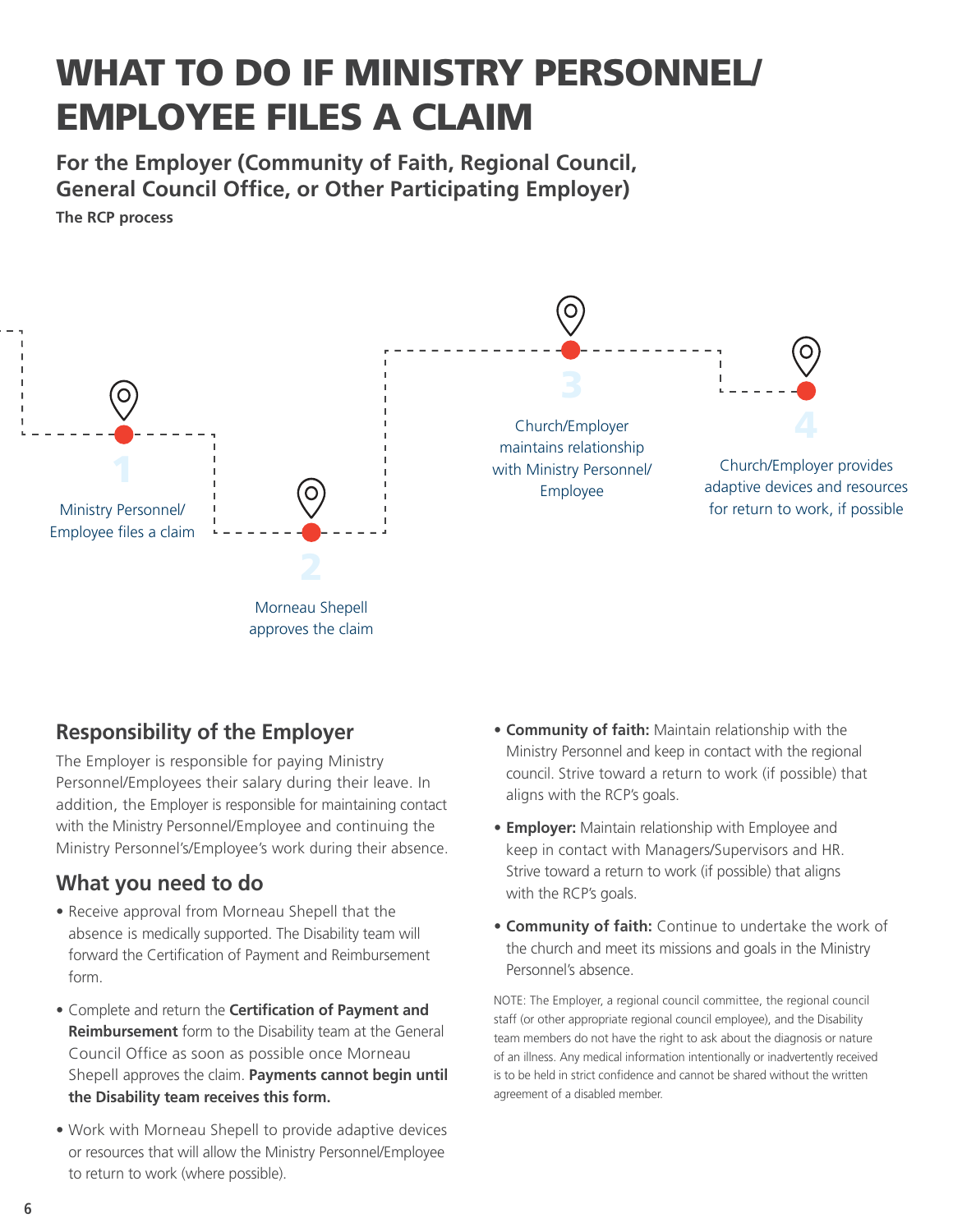# WHAT TO DO IF MINISTRY PERSONNEL FILES A CLAIM

### **For the Regional Council**

**The RCP process**



# **Responsibility of the regional council for Ministry Personnel**

It is the responsibility of the regional council to support the Ministry Personnel in the event they need assistance during the claims approval process, and to manage administrative tasks relating to their absence.

# **What you need to do**

- Ensure that appropriate arrangements for pastoral care are made for the Ministry Personnel and the community of faith.
- Record the start date of the Ministry Personnel's medical absence in the appropriate regional council committee minutes.
- Follow the progress of the Ministry Personnel's absence so that the pastoral care needs of both the community of faith and the disabled Ministry Personnel can be met.
- Work towards the Ministry Personnel's return to work, if possible.
- Inform the Office of Vocation of the medical absence.

NOTE: The community of faith, a regional council committee, the regional council staff (or other appropriate regional council employee), and the Disability team members do not have the right to ask about the diagnosis or nature of an illness. Any medical information intentionally or inadvertently received is to be held in strict confidence and cannot be shared without the written agreement of a disabled member.

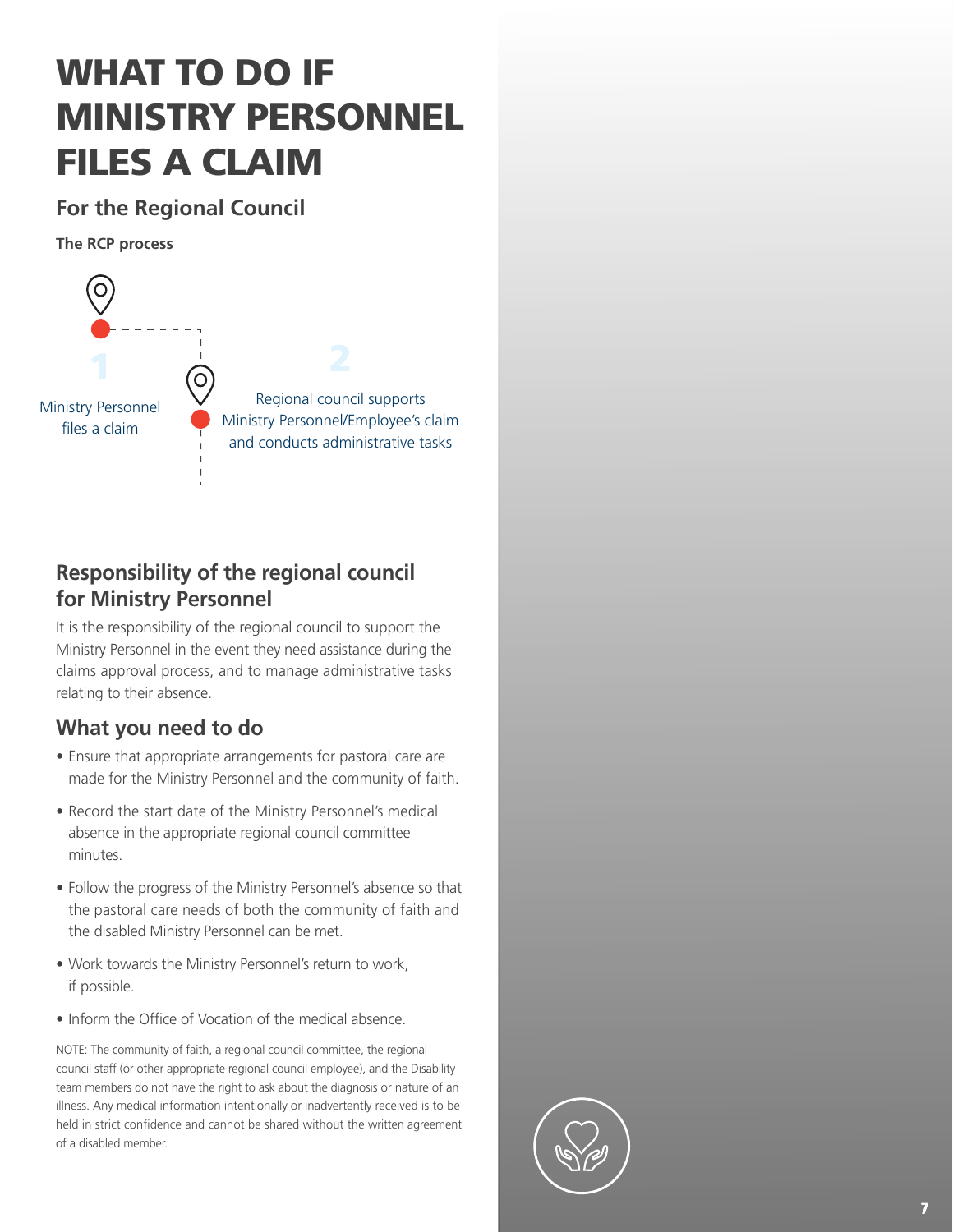# WHAT TO DO WHEN MINISTRY PERSONNEL AT A COMMUNITY OF FAITH FILES A CLAIM

# **For the Regional Council Staff**

**The RCP process**



provides necessary paperwork for claim

Contact the necessary parties Morneau Shepell<br>approves claim

Regional council staff monitors progress of medical absence

# **Responsibility of the regional council staff**

It is the responsibility of the regional council staff to provide the necessary forms to the Ministry Personnel planning to file a claim and monitor the progress of the medical absence. This includes maintaining a dialogue with Morneau Shepell on the status of the Ministry Personnel's absence.

# **What you need to do**

- Provide a **Medical Absence Report** to the Ministry Personnel once you learn they intend to file a claim.
- Inform the Ministry Personnel making a claim about the claims process.
- Contact the pastoral charge Ministry and Personnel Committee and the appropriate regional council committee to let them know the Ministry Personnel will be filing a claim, when appropriate or as requested.
- Notify the Disability team that the Ministry Personnel will be filing a claim.
- Follow up with the disabled Ministry Personnel if the Disability team has not received the **Medical Absence Report** form.
- Monitor the progress of the medical absence. The appropriate regional council employee may also choose to take a supportive and pastoral role or to find such care for the disabled Ministry Personnel in consultation with the minister and the regional council.
- Cooperate with the Office of Vocation minister in monitoring the medical leave.

NOTE: The community of faith, a regional council committee, the regional council staff (or other appropriate regional council employee), and the Disability team members do not have the right to ask about the diagnosis or nature of an illness. Any medical information intentionally or inadvertently received is to be held in strict confidence and cannot be shared without the written **8 a** agreement of a disabled member.

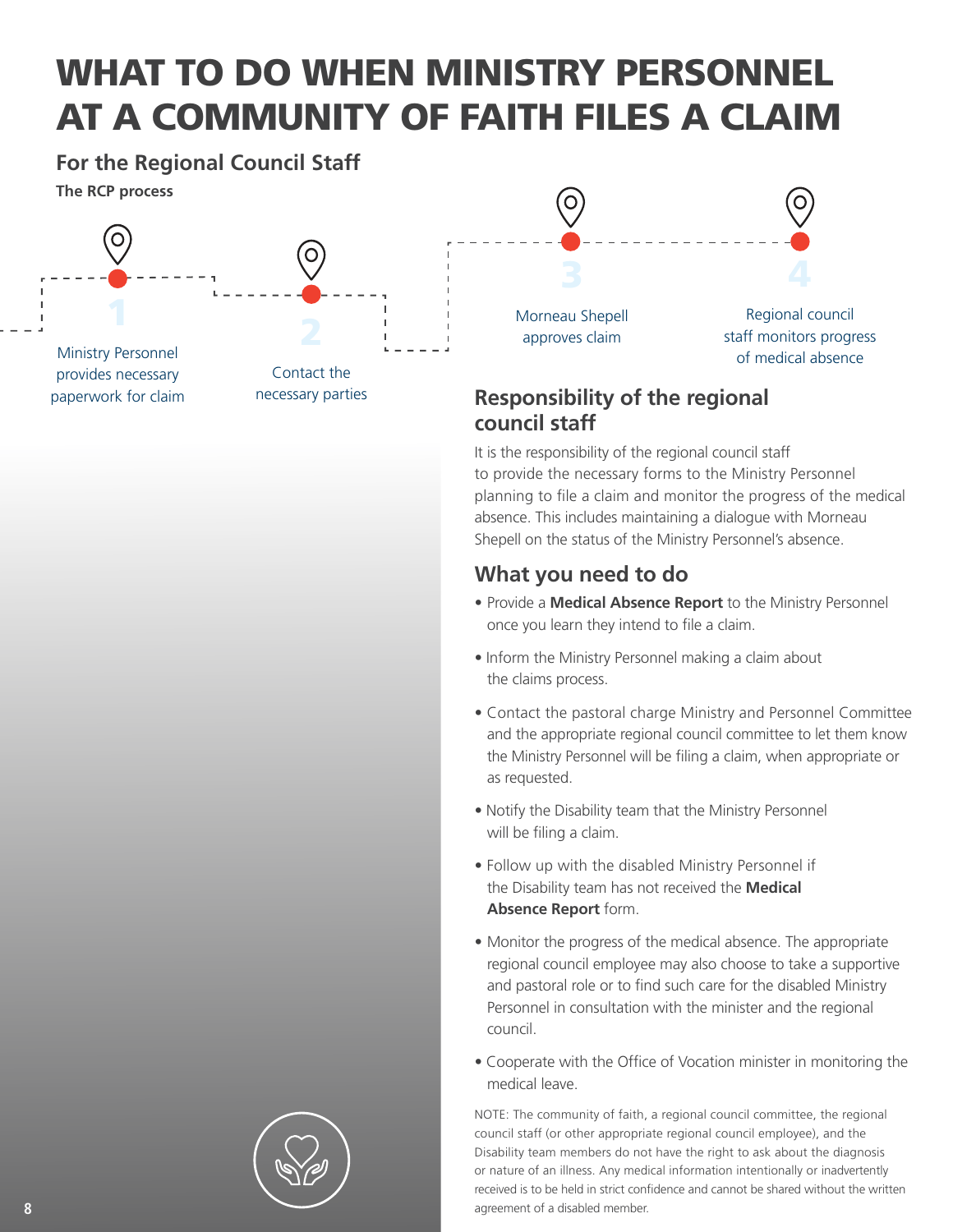# THE PLAN ADMINISTRATOR'S RESPONSIBILITIES

# **For Ministry and Employment Unit (M&E)**

**The RCP process**



# **Responsibility of the Plan Administrator**

administration tasks

It is the responsibility of the Disability team, on behalf of the Plan Administrator, to manage the administrative information of a member when a claim has been filed.

### **What you need to do once a claim has been initiated**

- Send a **Certification of Payment and Reimbursement**  Form to the community of faith/Employer once you have received confirmation that Morneau Shepell has approved the claim (Note: Claims for the General Council Office and regional council offices are handled within the Ministry and Employment Unit at GCO).
- Reimburse the affected Employer 85% of the disabled Ministry Personnel/Employee's regular pre-disability Pensionable Earnings after the first two weeks of medical absence, once you have received a completed **Certification of Payment and Reimbursement Form.**
	- > **Note for communities of faith only:** for Ministry Personnel, 85% of comprehensive salary is reimbursed, if applicable.
- Reimburse Employers on the first of every month for the prior month, plus any arrears.
- Send the Ministry Personnel/Employee an application for LTD if it is unlikely they will be able to return to work after the six-month period covered by the RCP Plan.
- Ensure the plan meets the objectives of good stewardship during times of medical leave.
- Review and pay the **Restorative Care service provider** (Morneau Shepell) when the monthly bill is submitted.

NOTE: The Employer, a regional council committee, the regional council staff (or other appropriate regional council employee), and the Disability team members do not have the right to ask about the diagnosis or nature of an illness. Any medical information intentionally or inadvertently received is to be held in strict confidence and cannot be shared without the written agreement of a disabled member.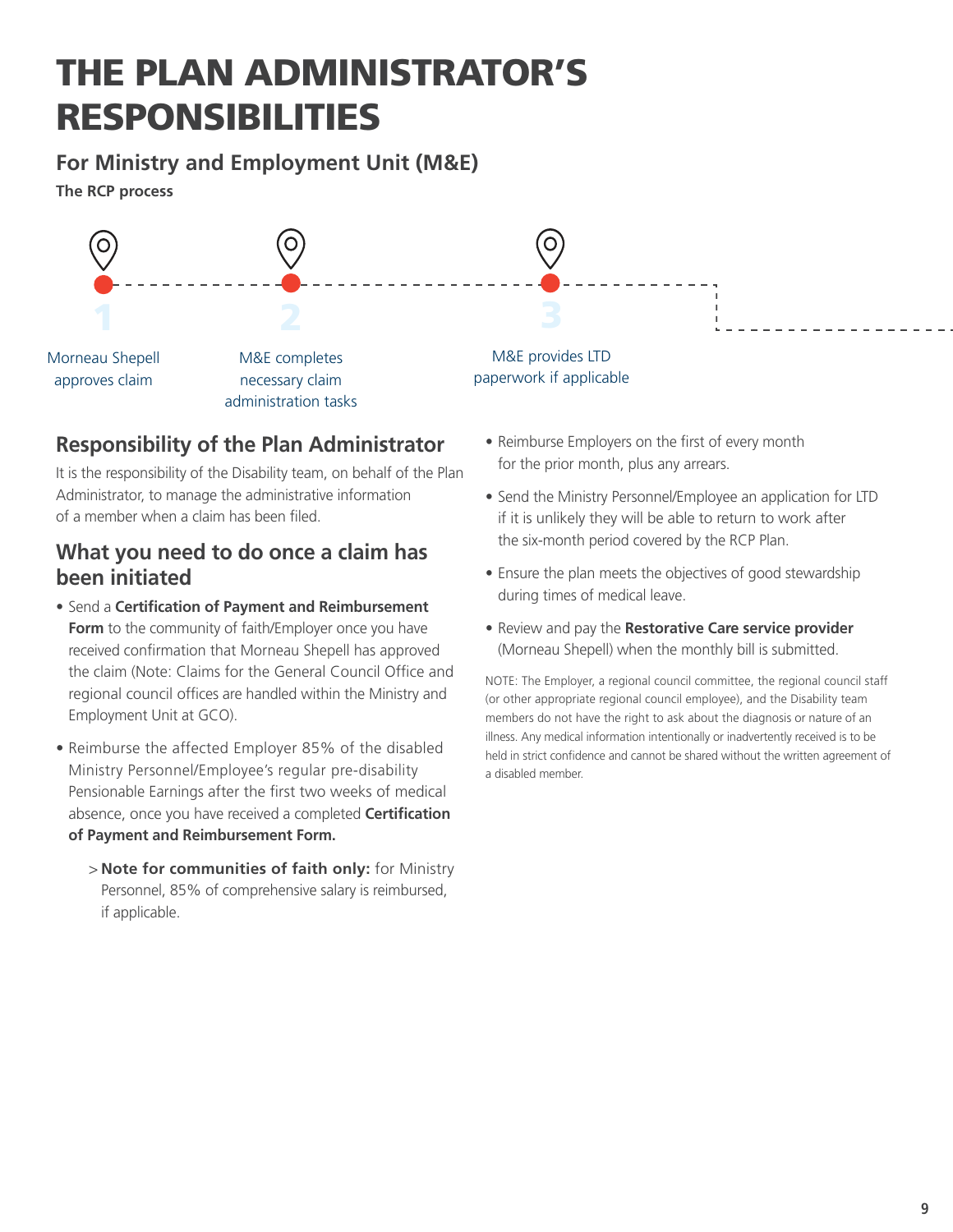# LONG-TERM DISABILITY CLAIM PROCESS

**If your absence is likely to continue past the six-month RCP period, you may be eligible for long-term disability (LTD).** 



to complete the transition to LTD about 8 to 10 weeks before RCP ends

### **How to file an LTD claim**

Morneau Shepell will contact the Disability team approximately 8 to 10 weeks before the end of your RCP period, and recommend that your file be transitioned to LTD. The Disability team will send you a letter along with the LTD application form. You need to complete and return these forms to Great-West Life (the LTD insurer).

### **When LTD payments begin**

If your LTD claim is approved, LTD benefits will begin at the later of

- six months after the beginning of your disability, or
- when benefits paid under the RCP end.

### **How much you will receive**

LTD payments are equal to 60% of your earnings before you became disabled, up to a maximum of \$5,000 per month. This is a non-taxable benefit, and the clergy residence deduction does not apply. Your LTD payments will be reduced by any salary continuance received from your employer after the RCP period ends.

### **When LTD payments end**

Benefit payments will continue until you

- recover
- return to work (unless you return to work as part of a rehabilitation program approved by Great-West Life)
- are no longer under the care of a physician, fail to meet the definition of disability as defined by the LTD contract, or

refuse to participate and cooperate in medical or vocational rehabilitation activities approved by Great-West Life

- turn age 65 (payments continue to the end of that month) and are therefore eligible to draw your pension, or
- die

### **What happens to your group benefits plan while you are on LTD**

You continue to be covered under your group benefits plan if you go onto LTD, but you are not required to pay the premium for this coverage until you are no longer disabled or reach age 65. Your pension continues to grow while you receive LTD benefits.

### **What happens if you are a Ministry Personnel and live in a manse**

Ministry Personnel are responsible for finding suitable alternative accommodation once the disability has been confirmed as total and permanent disability. The community of faith is responsible for the Ministry Personnel's reasonable moving costs to the alternative accommodation.

### **What happens if you return to work and disability recurs following an LTD claim?**

If you become disabled again for the same reason within six months, then your LTD claim will be reinstated. Otherwise, the disability will be considered as a new claim, in which case a new RCP claim must be submitted. In either case, contact the Disability team at GCO.